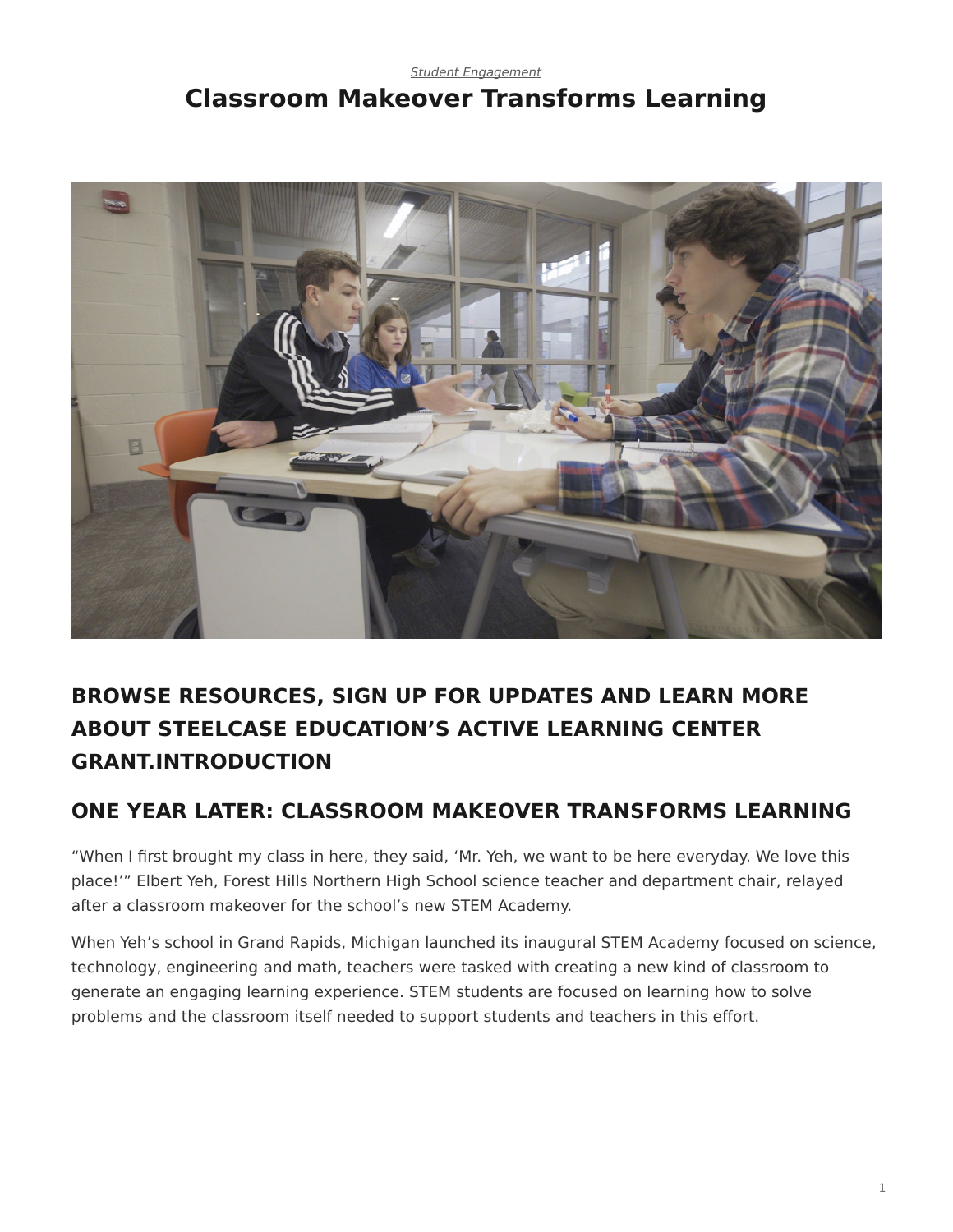## **ACTIVE LEARNING CENTER GRANT**

Browse resources, sign up for updates and learn more about Steelcase Education's Active Learning Center Grant.

Traditional classrooms are geared toward lecture mode and do not foster student participation. The goal for this new classroom was to transform an old computer lab into a space that promoted active learning through collaboration and student engagement.

"With active learning, students have to be engaged and more active in their learning. So that means getting up and moving around, that means talking to one another. Not just relying on the teacher to give them the information and provide them with all the answers," said Yeh.

## **BEFORE: MONOTONOUS, STATIC**



To accomplish this lofty goal, the school applied for the [Steelcase Active Learning Center Grant](https://www.steelcase.com/discover/information/education/active-learning-center-grant/?utm_source=360research&utm_medium=blog&utm_campaign=alcgrant&utm_content=fhclassroom) to transform its classroom. After being awarded the grant, the transformation began. The soon-to-be STEM space went from stationary to flexible. It started as a room filled with rows of uneven brown desks butted up against each other. Each desk included the same computer, same monitor and same stationary black chair. The room itself was not inspiring or agile. It limited the kinds of interactions students could have with each other and the instructor.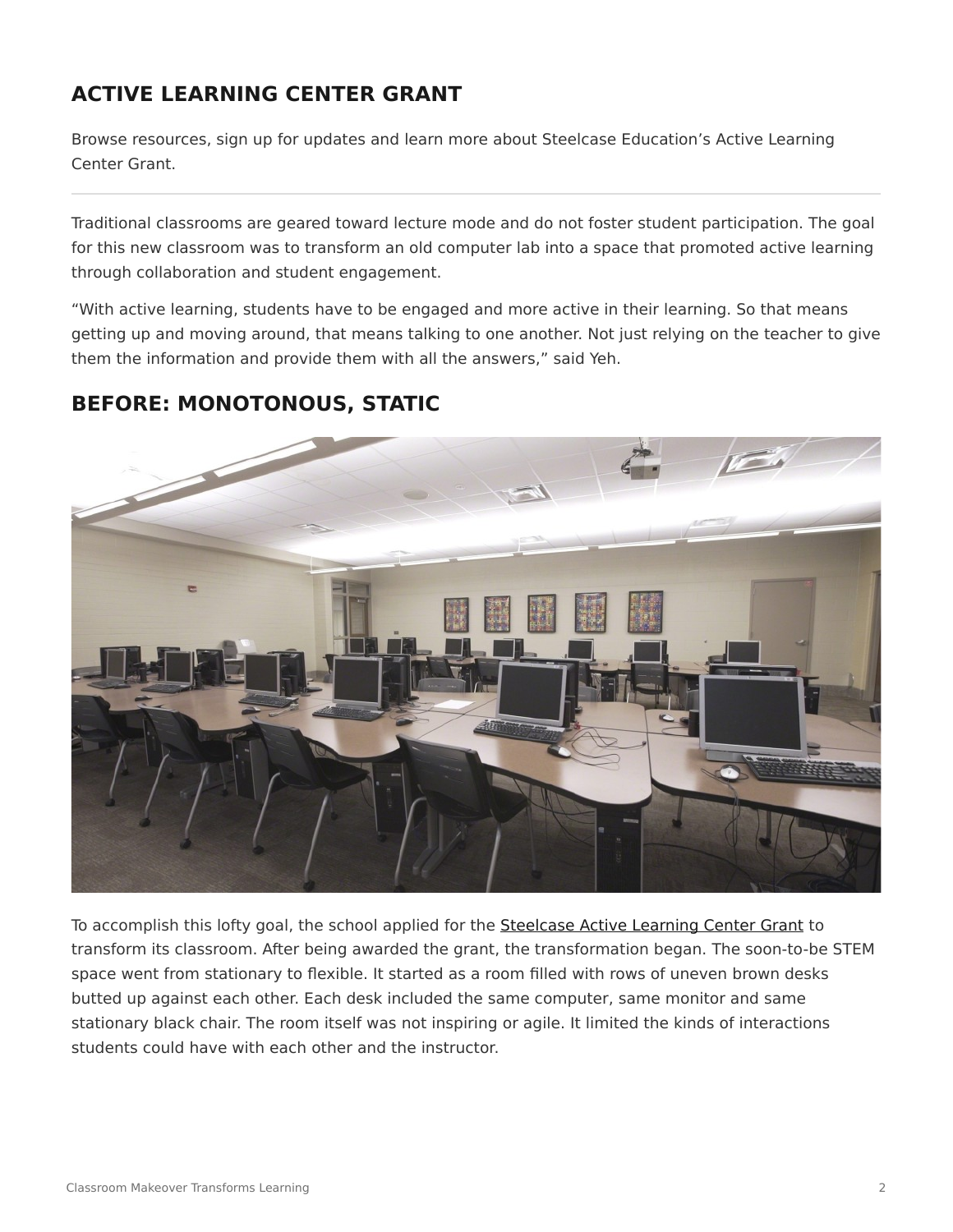#### **AFTER: VIBRANT, FLEXIBLE**



The new classroom took shape at the start of the 2015-2016 school year. It included [movable, versatile](https://www.steelcase.com/products/conference-classroom-tables/verb/) [desks](https://www.steelcase.com/products/conference-classroom-tables/verb/) on castors which are easy to reconfigure quickly. The desks also came with embedded storage to make sure students always have what they need to perform at their best. [Colorful chairs](https://www.steelcase.com/products/collaborative-chairs/node/) placed throughout the room were also on wheels, making them easy to move around at a moment's notice and include storage underneath to cleanly stowaway backpacks or other materials.

#### **This classroom gave us that flexibility of moving quickly from lecture space to discussion space.**

**ELBERT YEH** | Forest Hills Northern High School science teacher and department chair

"This classroom gave us that flexibility of moving quickly from lecture space to discussion space," said Yeh. "But, also with the size of these tables, we have a lot of workspace. So, students are not just constrained to uneven desks when they put them together. But, this space is just designed for working in groups."

Forest Hills Northern principal Jon Gregory believes [active learning](https://www.steelcase.com/insights/360-magazine/the-education-edition/) best prepares his students for the real world.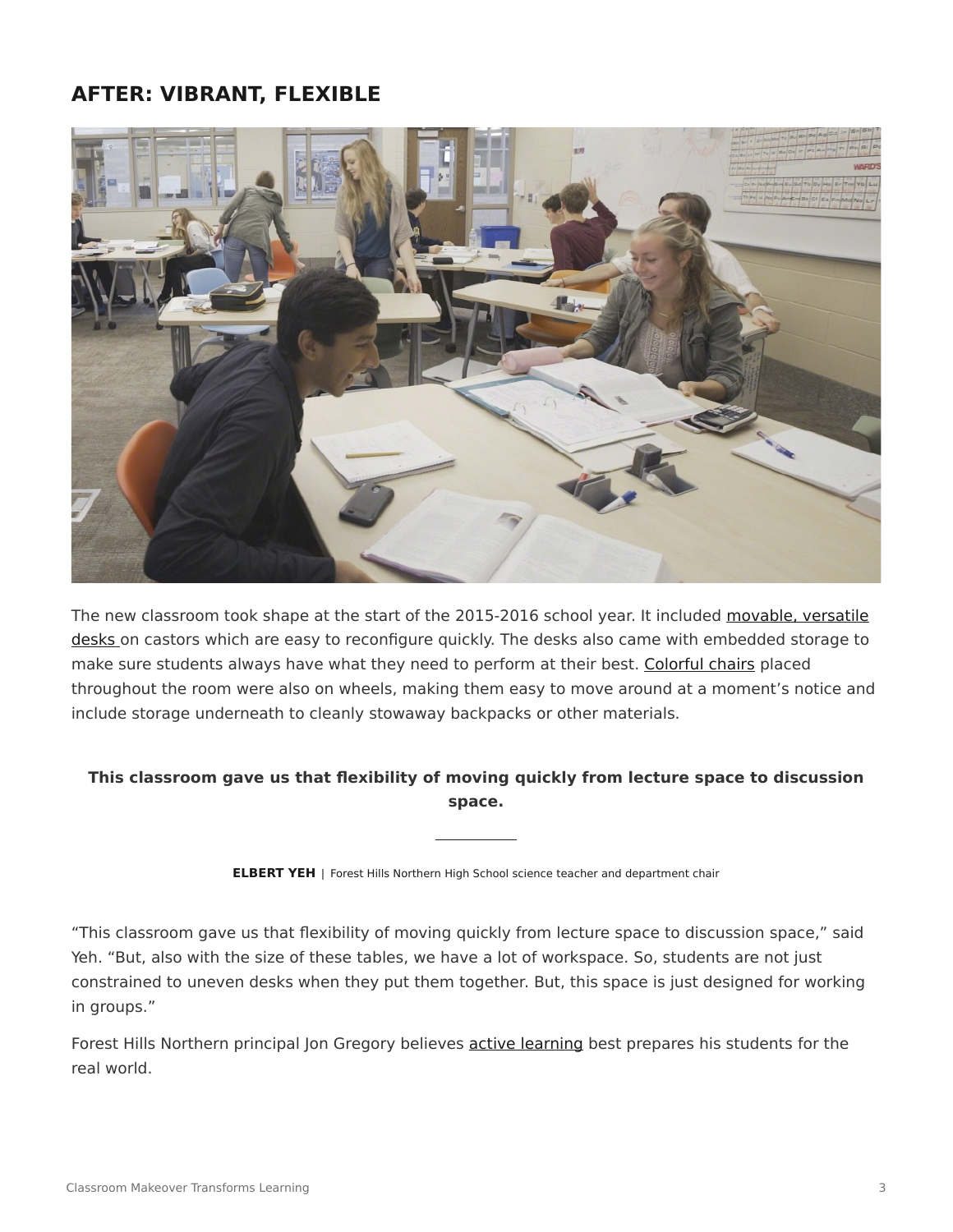"Any job they go into, they are going to have to interact with others to solve problems. So, this gives them the chance to do that at the high school level," said Gregory.

## **TRANSFORMING MORE THAN SPACE**



Now, one year later, Forest Hills Northern teachers and students have seen much more than the STEM Academy classroom transform.

- More discussion Teachers report the tables and chairs breed student discussion. With the tables able to face each other, students sight-lines encourage them to talk to each other.
- Improved lesson planning Teachers tell us that the environment has transformed lesson planning. Now, they consider how the surroundings can help them cover the materials and messages being taught to students.
- New ways to learn With a flexible environment, students are easily able to move from a lecture setting to small group work to large team work. The variation in learning styles invigorates students and keeps them mentally engaged.

"It really affirmed that trying to introduce more innovation and collaboration into our schools is the right way for education," said Yeh.

The application period for Cycle 4 of the [ALC Grant](https://www.steelcase.com/discover/information/education/active-learning-center-grant/?utm_source=360research&utm_medium=blog&utm_campaign=alcgrant&utm_content=fhclassroom) begins on Friday, December 1, 2017 and will remain open until Friday, February 2, 2018.